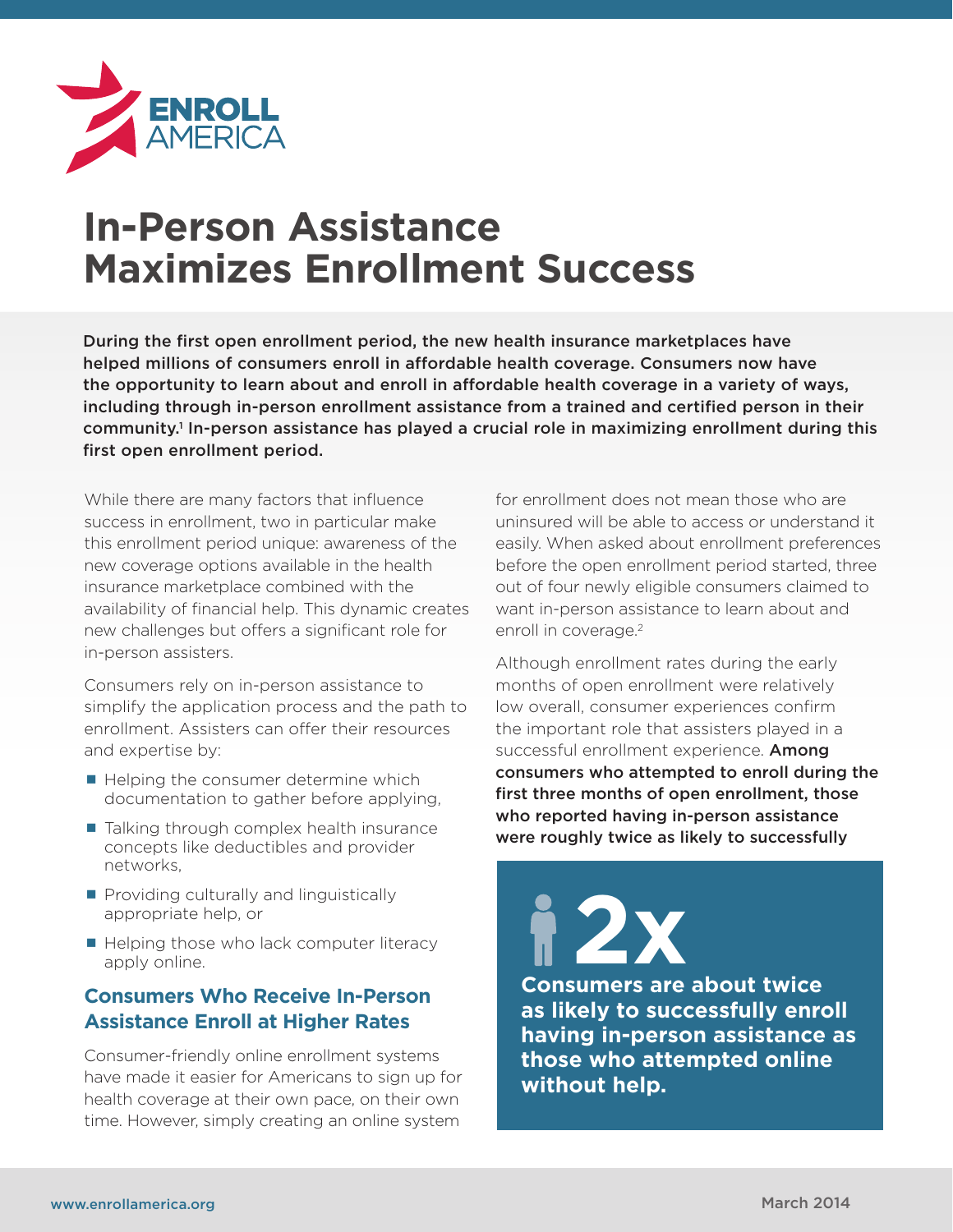#### enroll in a health plan as those who attempted to enroll online without any help.

Nearly one out of three (31 percent) of those who exclusively or partially had in-person help with the application and enrollment process successfully enrolled. Only one in six (16 percent) of those who tried to enroll online and did not get in-person assistance successfully enrolled. $3$  This confirms recent survey work that found that uninsured consumers would be more likely to apply for health coverage if they could receive inperson assistance in their area.4

# **Underserved Communities Rely on In-Person Assistance**

Members of racial and ethnic minority groups frequently rely on in-person assistance when trying to get health coverage. As funding runs out for navigators and other in-person assisters for the initial open enrollment period, limitations on federal and state-based grants (that can help both state-based and federallyfacilitated marketplaces support in-person assistance for future years) create new challenges. Continued funding of in-person assistance efforts will be crucial in order to ensure that vulnerable communities are in the best position to learn about their choices and enroll in coverage.

Early research conducted by Enroll America indicates that African Americans and Latinos are seeking in-person enrollment assistance at particularly high levels. One in 10 consumers from these communities who tried to enroll used in-person assistance, while only one in 14 (7 percent) whites seeking to enroll used in person-assistance. Since we know that consumers seeking help enroll at higher rates, this further emphasizes the need to ensure that African Americans and Latinos

# **Who Seeks In-Person Help?**



continue to have access to the full range of assistance options.<sup>5</sup>

Furthermore, it is important that these communities not only have access to inperson assistance but also that they are aware that free in-person assistance is available. Recent survey work found that only 11 percent of African Americans knew that navigators were available to help enroll in health coverage.<sup>6</sup> Outreach efforts, especially those aiming to reach African Americans and Latinos, should incorporate messages about the availability of free in-person assistance.

## **Continued Funding of In-Person Assistance is Essential to Successful Enrollment as We Move Forward**

The experiences from consumers who successfully enrolled in health coverage through the marketplaces reinforce the continued need for robust programs that provide enrollment assistance. As the federal government, state governments, and other stakeholders consider the appropriate level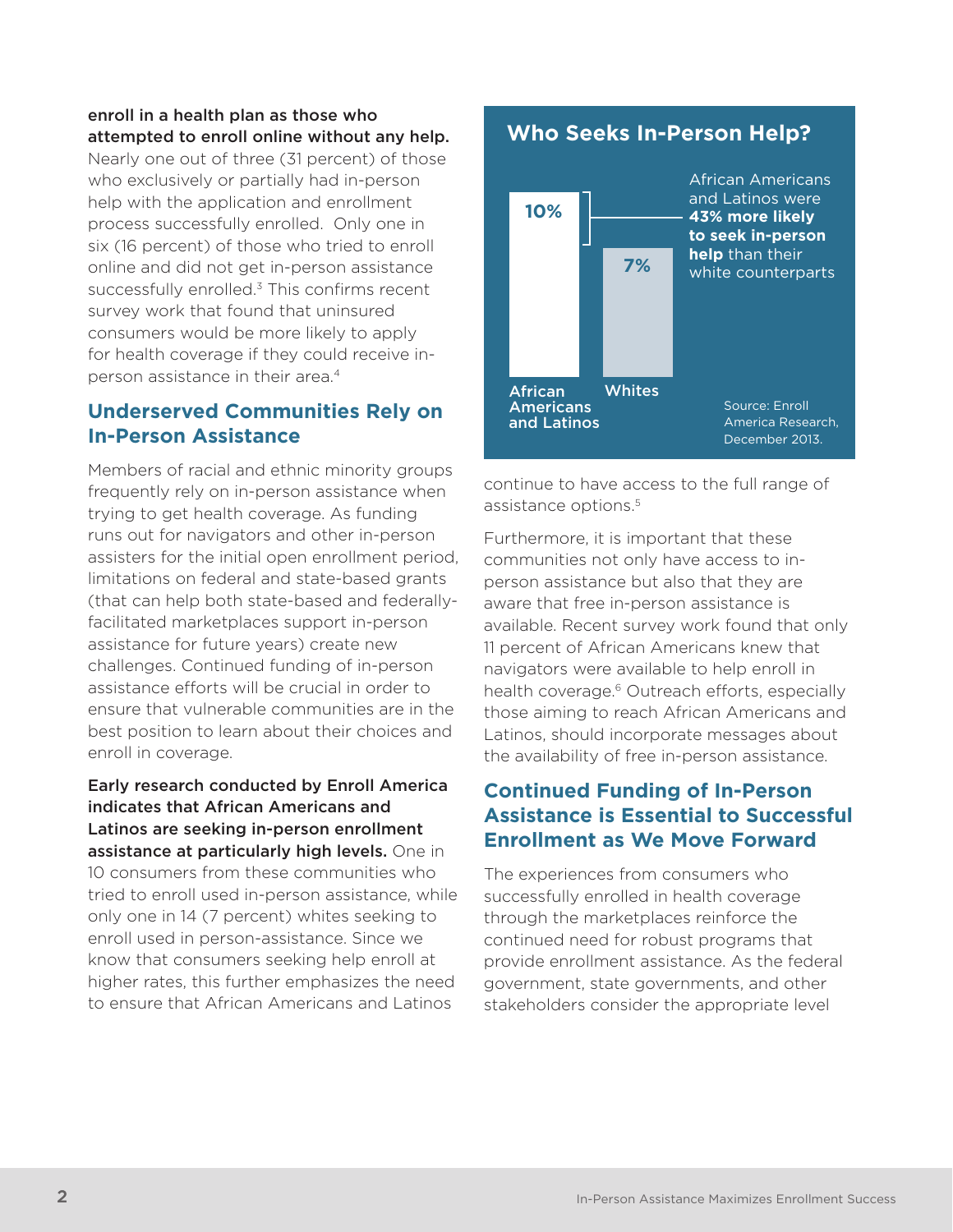of support for in-person assistance moving forward, it is critical to keep consumers' needs in mind. In-person assistance is vital not only for getting uninsured consumers enrolled, but also for ensuring that those who are enrolled retain coverage.

- **Enrolled consumers will benefit from in**person assistance as they experience qualifying events that may trigger special enrollment periods, and as they go through the process of renewing coverage for the first time later this year.
- Consumers who did not enroll during the open enrollment period will also look to inperson assisters to determine how they can enroll as the year progresses, and in the next open enrollment period.

Cutting financial support for in-person assistance would negatively affect all consumers, especially the non-elderly uninsured. Three out of four non-elderly uninsured people have not even heard that they could find a certified assister in their area.<sup>7</sup> And those in underserved communities are even more likely to depend on this help.

Increasing support for in-person assistance will ensure that these programs can meet

**Who needs help?** The uninsured so they can GET covered, those who are already enrolled so they can STAY covered



**When do they need it?** Enrollment assistance is needed year-round

consumer demand, particularly as they navigate the renewal process for the first time later this year. Furthermore, those who run assistance programs have learned lessons during the first open enrollment period that will make their efforts even more effective going forward—if they receive funding to continue their work.

Investing in in-person assistance is essential to improving enrollment rates for all consumers, particularly among the Latino and African American communities who are more likely to need health coverage, as well as help getting covered.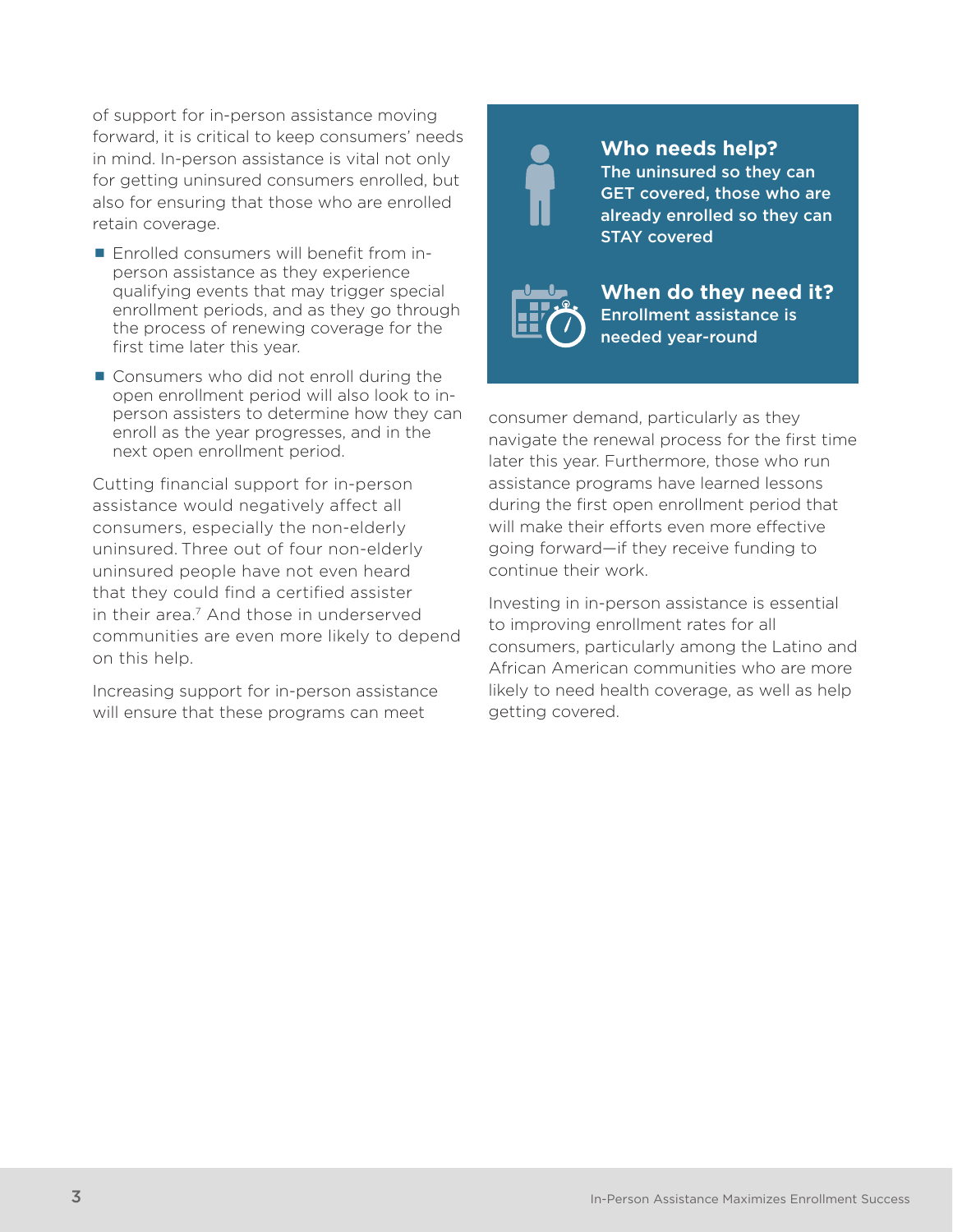# **Acknowledgments**

This piece was written by Zachary Baron, Senior Policy Analyst, Best Practices Institute.

Assistance was provided by Jennifer Sullivan, Director, Best Practices Institute.

The author wishes to thank Molly Warren, Ricky Gonzalez, and Rebecca George from Enroll America for their input and guidance.

Enroll America thanks Ingrid VanTuinen, Talia Schmidt, and Evan Potler of Families USA for their editorial and design support in the production of this fact sheet.

## **Endnotes**

1 See Enroll America's *Navigating the New Health Insurance Marketplaces: In-Person Assistance Options for Consumers* available online at http://www.enrollamerica.org/wp-content/uploads/2013/12/Enrollment\_ Assisters.pdf.

2 Lake Research Partners, *Informing Enroll America's Campaign: Findings from a National Study* available online at http://www.enrollamerica.org/wp-content/uploads/old-files/best-practices-institute/public-educationresources/Enroll\_America\_Survey\_Final\_Report.pdf.

<sup>3</sup> Enroll America Research, December 2013. The finding is based on responses from a large-scale online survey about recent health insurance experiences that included 3,468 consumers who indicated that they were either uninsured or looking for better coverage and who had tried to sign up for coverage since October 1. This includes individuals who signed up for Marketplace plans, Medicaid, CHIP, employer-sponsored coverage, and other forms of private insurance.

4 See PerryUndem/Robert Wood Johnson Foundation's *Checking in on Enrollment: Communicating to Uninsured Consumers Midway through Open Enrollment* available online at http://www.rwjf.org/content/dam/ farm/reports/surveys\_and\_polls/2014/rwjf410426.

5 Enroll America Research, December 2013.

6 See PerryUndem/Robert Wood Johnson Foundation's Checking in on Enrollment.

7 Ibid.